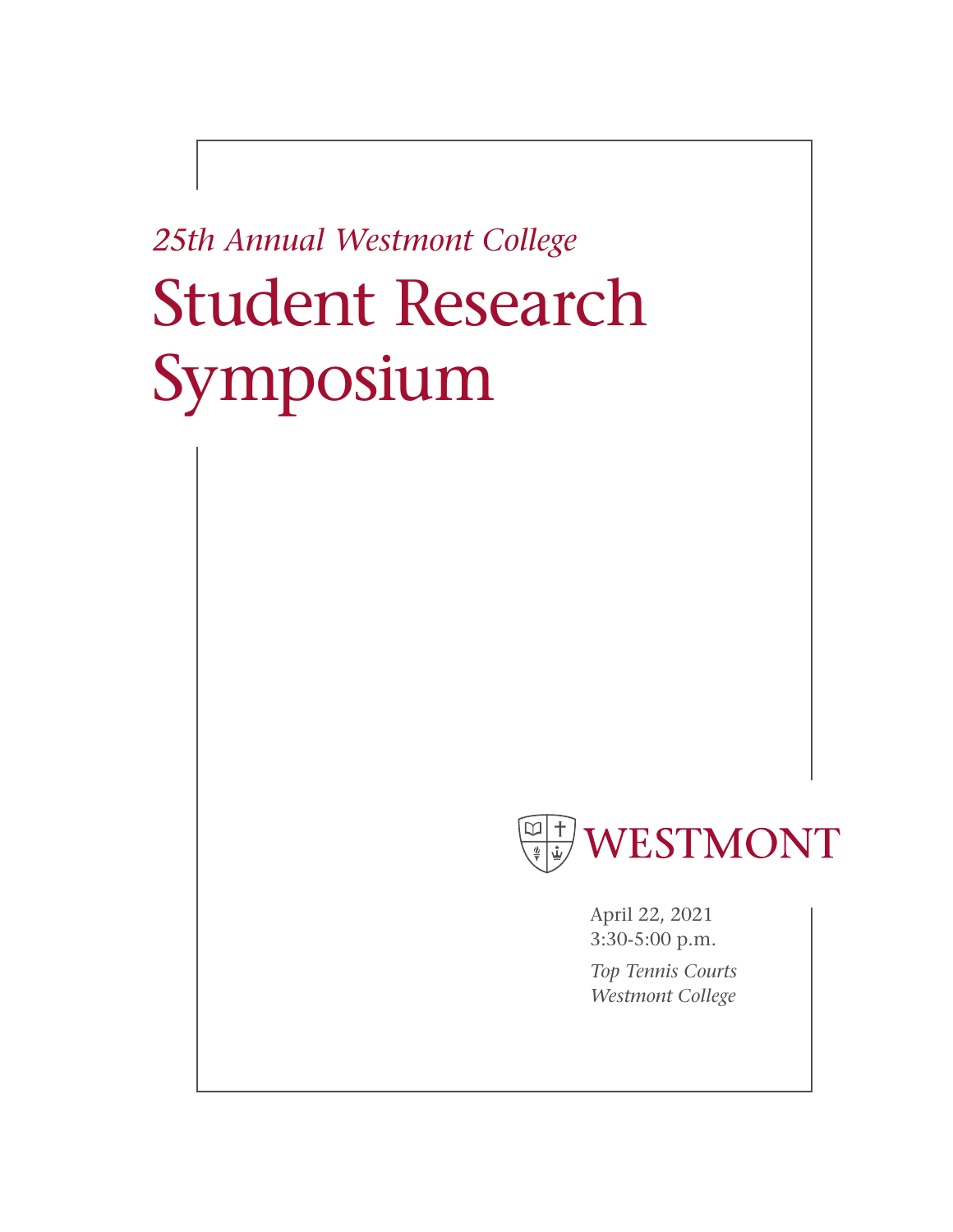# 2021 Spring Research Symposium

April 22, 2021 3:30-5:00 p.m.

*Top Tennis Courts Westmont College*



One of the hallmarks of Westmont College's academic program consists in the opportunity for undergraduate students to work directly with faculty on research and scholarly projects. Work presented at the Student Research Symposium includes student work conducted during the past year, from the divisions of the Humanities, Social Sciences, and the Natural and Behavioral Sciences. The purpose of this symposium is to celebrate the noteworthy accomplishments of Westmont students.

*With special appreciation for support from the Office of the Provost*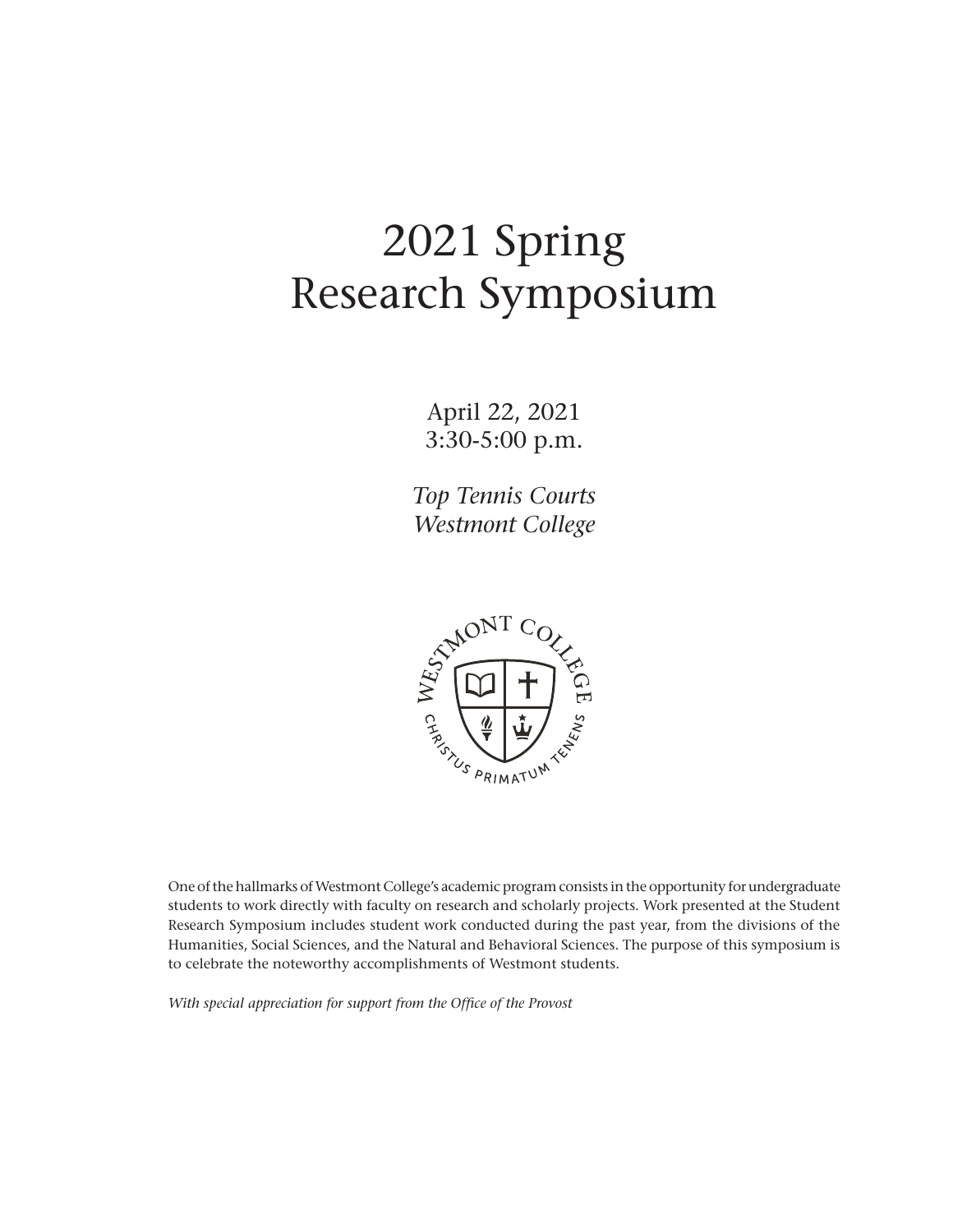#### PARTICIPANTS

**Morgan Alloway '22** Chemistry Poster #32

**Tyler Austin '21** Kinesiology Poster #2

**Chloe Blish '21** English Poster #20

**Karis Cho '21** English, Religious **Studies** Poster #19

**Kendra Dayton '21** Biology Poster #3

**Bryan P. Dionisio '22** Chemistry Poster #18

**Renn Duncan '21** Chemistry Poster #35

**Alexandra Ebert '21** Chemistry Poster #12

**Brendan Fong '21** Sociology Poster #23

**Sarah Garland '21** Sociology Poster #22

**Brook Gauthier '21** Global Studies Poster #36

**Winston Gee '21** Chemistry Poster #16

**Brianna Gilman '21** Psychology Poster #28

**Charis Isabel Guerzo '21** Sociology Poster #6

**Hayden Guthrie '21** Kinesiology Poster #2

**Christopher Hanessian '21** Psychology Poster #9

**Anastasia Heaton '21** History Poster #37

**Jessica Herdrich '21** English Poster #1

**Maggie Hime '21** Chemistry Posters #26, #27

**Emma Hoerauf '21** Sociology Poster #13

**Isabelle Hugoniot '23** Biology Poster #34

**Taylor Jennings '21** Psychology Poster #10

**Nick Jensen '21** English Poster #17

**Jason Joseph '21 Chemistry** Poster #35

**Trent Keeler '21** Chemistry Poster #24

**Tiana Krukar '22** Chemistry Poster #16

**Chloe Liebengood '21** Psychology Poster #5

**Asher T. Littlejohn '24** Chemistry Poster #18

**Joe Lorentsen '21** Kinesiology, Mathematics Poster #31

**Rachel Lorson '22** Chemistry Poster #16

**Kyle Mayl '21** Communication Studies Poster #25

**Kristen Mohrhoff '21** Psychology Poster #11

**Zackery E. Moreau '21** Chemistry Poster #18

**Marliss Neal '22** Chemistry Posters #26, #27

**Katie L. Nili '22** Chemistry Poster #18

**Faith Palombi '21** Physics Poster #4

**Leila Parker '21** Chemistry Poster #32

**Laura Joy Phillips '21** English Poster #33

**R. Christian Reynolds '21** Psychology Poster #15

**Samantha C. Rosenhagen '23** Chemistry Poster #18

**Alexander Rurik '23** Biology Poster #34

**Rachel Schulz '21** Chemistry Posters #26, #27

**Maisy Simmonds '21** Chemistry Poster #30

**Alice Solorzano '21** Psychology Poster #29

**Daniel Staples '21** Physics Poster #21

**Valerie Swisher '21** Psychology Posters #7, #8

**Grant Thomas '21** Biology Poster #14

**Cassidy C. Tran '23 Chemistry** Poster #18

**Seth Wilmoth '21** Biology Poster #3

**Nadya Wisham '21** Kinesiology Poster #2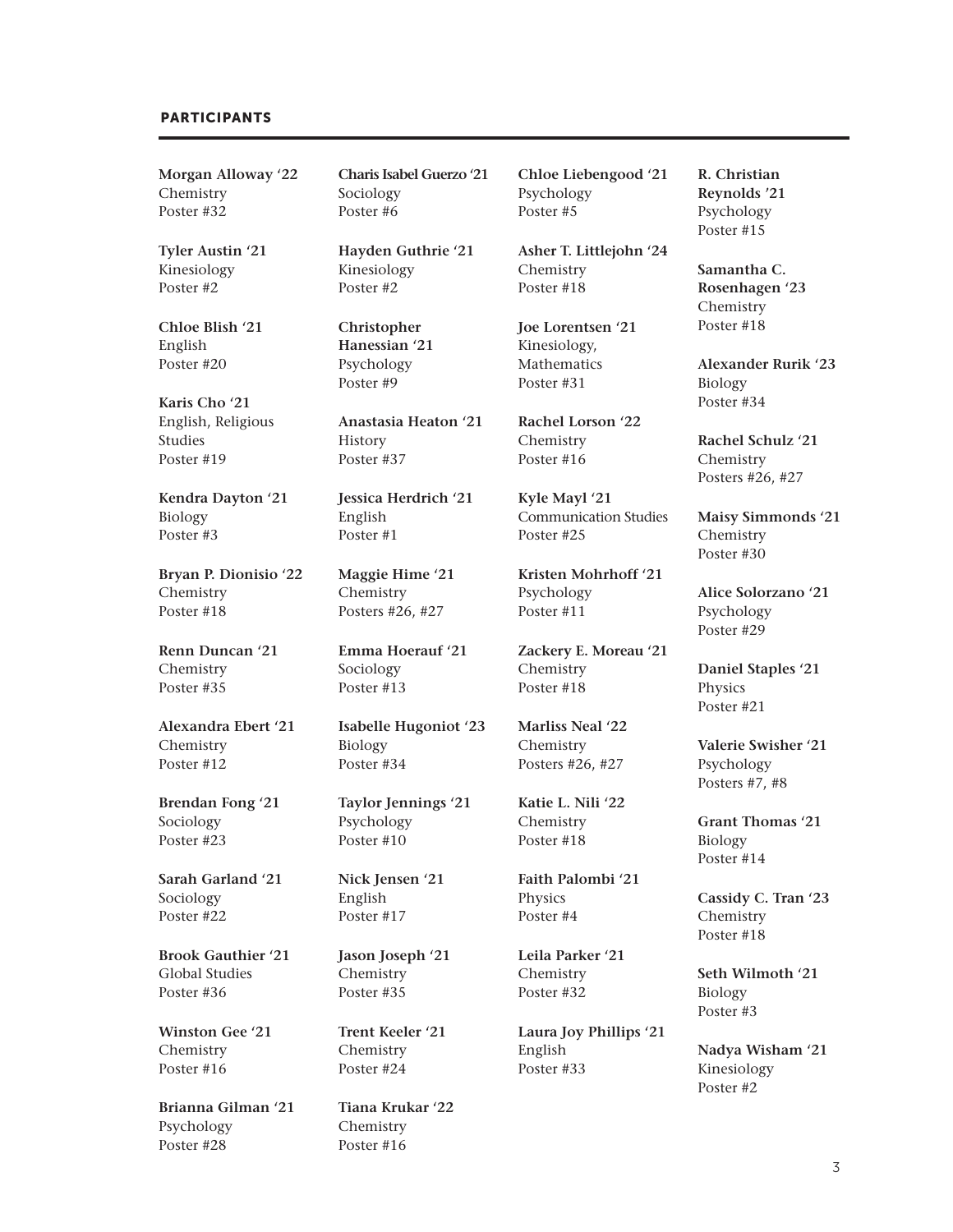#### **1. The Case For Ethnic Studies Classes In High Schools**

Requiring ethnic studies classes in high schools is one tangible way for the U.S to begin the process of reparation and reconciliation. Currently, these programs are few and far between, with too low a number of qualified teachers to teach them and often no readily available training for those interested. Parents and community members are not familiar with what is even taught in these classes. Especially as Santa Barbara begins the process of implementing an ethnic studies class requirement in the Santa Barbara Unified School District, we need community understanding and support. Even more, we need qualified teachers to pursue teaching ethnic studies in high schools. My presentation aims to educate and inspire support for these classes as well as inspiring Westmont students to pursue a career in high school ethnic studies through in- depth research on the benefits and interviews with community members involved in ethnic studies.

#### **2. Assessing Passenger Seat Belt and Sitting Tendencies For Advancement In Automotive Safety**

Airbags and seat belts are safety features designed to protect individuals from harm in a car crash. These features are designed to operate optimally when passengers are in a standard sitting position at a distance away from the dash; and can potentially harm passengers out of this position. We investigated passenger sitting behavior in 469 participants through a short 2-3 minute survey. Our results showed a surprisingly high percentage of passengers who had an object by their lower extremities (51% reported this behavior "most of the time"). Also, passengers used their seat belt less in the back seat (23% decrease in backseat seat belt usage). Finally, passengers were about 2 inches closer to the dash when someone was in the back seat. This research is a step forward to help manufacturers better equip vehicles (e.g., new sensors) to protect and educate passengers who typically adopt more unsafe positions.

# **3. The Effects of Urbanization on Acorn Woodpecker Daily Activity Patterns and Reproduction**

Human development has drastically changed the natural environment, presenting new ecological challenges such as artificial light and noise pollution. While some species struggle to adapt to these novel circumstances, others seem to thrive in an urban environment, and often exhibit behavioral, physiological, and/or morphological changes. We tested for effects of urbanization on daily activity patterns, group composition, and reproduction in the cooperatively-breeding, cavity- nesting acorn woodpecker (Melanerpes Formicivorus) in Santa Barbara, CA. We compared family groups living in high and low levels of urbanization, defined by indices of light and noise. We found that urban woodpecker families began activity later in the morning and vocalized less in the evenings than non-urban families. Furthermore, urban woodpecker groups were smaller with fewer males. There was no difference in group or individual reproductive success between urban and non-urban groups. We propose that cavity nesting could mitigate potentially harmful effects of light and noise pollution.

Jessica Herdrich '21 English Dr. Kya Mangrum

Tyler Austin '22 Hayden Guthrie '21, Nadya Wisham '21 Kinesiology Dr. Adam Goodworth

Kendra Dayton '21 Seth Wilmoth '21 Biology Dr. Amanda Sparkman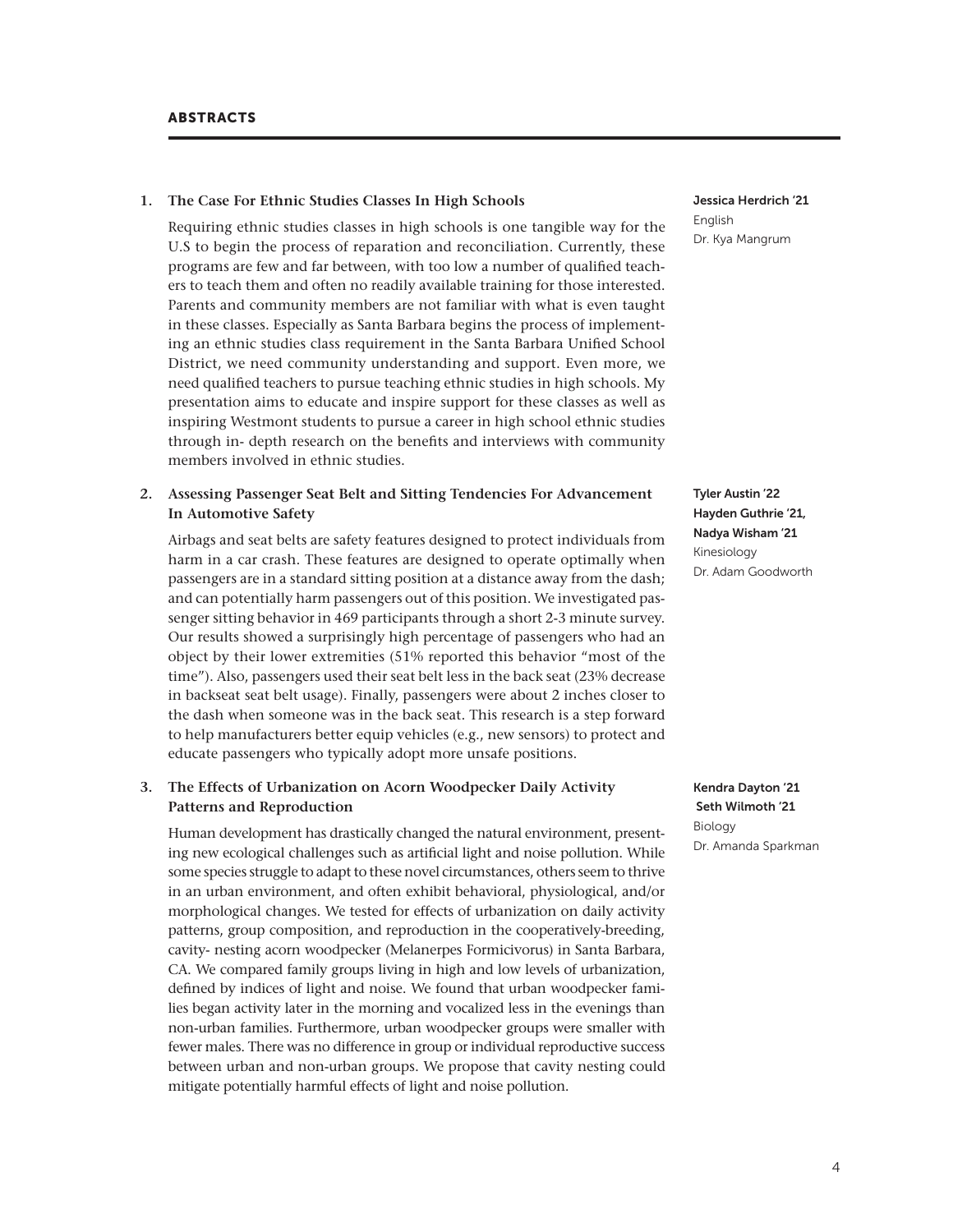#### **4. Linear Polarization Measurements and Parity Determinations In 70ga**

The purpose of this research was to look for evidence of deformation in the structure of the odd- odd  $^{70}Ga$  nucleus at high angular momentum (spin). Although the low-spin states can mostly be understood in terms of spherical shapes, a previous study has indicated a 9+ state at 2887 keV, which could indicate the occupation of the  $g_{9/2}$  orbital by the unpaired proton and neutron. Characteristics of  $g_{9/2}$  orbital occupation are high angular momentum, positive parity and deformation. Thus positive-parity states observed at high spin in 70Ga might be a signature of deformed shapes. During the course of this research, we sought to experimentally confirm the positive parity of the 2887-keV state, and determine the parity of other nearby states, in order to seek evidence of deformation within the nucleus. The data used in this research were obtained from the <sup>62</sup>Ni(<sup>14</sup>c, αpn) reaction at 50 MeV performed at Florida State University, which produced  $70$ ga nuclei at high spin. Throughout the reaction, γ rays were detected using background suppression and coincidence filtering from seven single-crystal Ge detectors as well as three Clover detectors. The Clover detectors were used to measure the linear polarization of several gammaray transitions, from which parity assignments were inferred. The results of these measurements, along with their implications for the interpretation of the underlying structure of  $^{70}Ga$ , will be presented.

#### **5. A Comparison of The Effects of Classical Music and Lo-Fi Beats on Relaxation**

Stress and anxiety are associated with a number of negative health outcomes. Thus, it is important to identify and implement effective coping mechanisms that aim to reduce stress and mitigate its negative effects. One such proposed mechanism is listening to music. In previous research, classical music has been shown to reduce stress; however, anecdotal evidence suggests that lo-fi beats may produce similar results. This study compared the relaxing effects of classical music and lo-fi beats music in participants exposed to a cognitive stressor. We hypothesized that participants who listened to lo-fi beats would demonstrate greater relaxation than those who listened to classical music, as measured by both heart rate (beats per minute) and a psychological assessment of stress, the State-Trait Anxiety Inventory (STAI). Based on the psychological measure, preliminary findings suggest that listening to music induced relaxation in participants, although neither genre of music appeared to be more effective. Further results will be presented that address the effects of music on heart rate and potential interactions of the physiological and psychological measures.

Faith Palombi '21 Physics Dr. Robert Haring-Kaye

#### Chloe Liebengood '21

*Assistant: Victoria Silva '23*  Psychology Dr. Brenda Smith Dr. Ronald See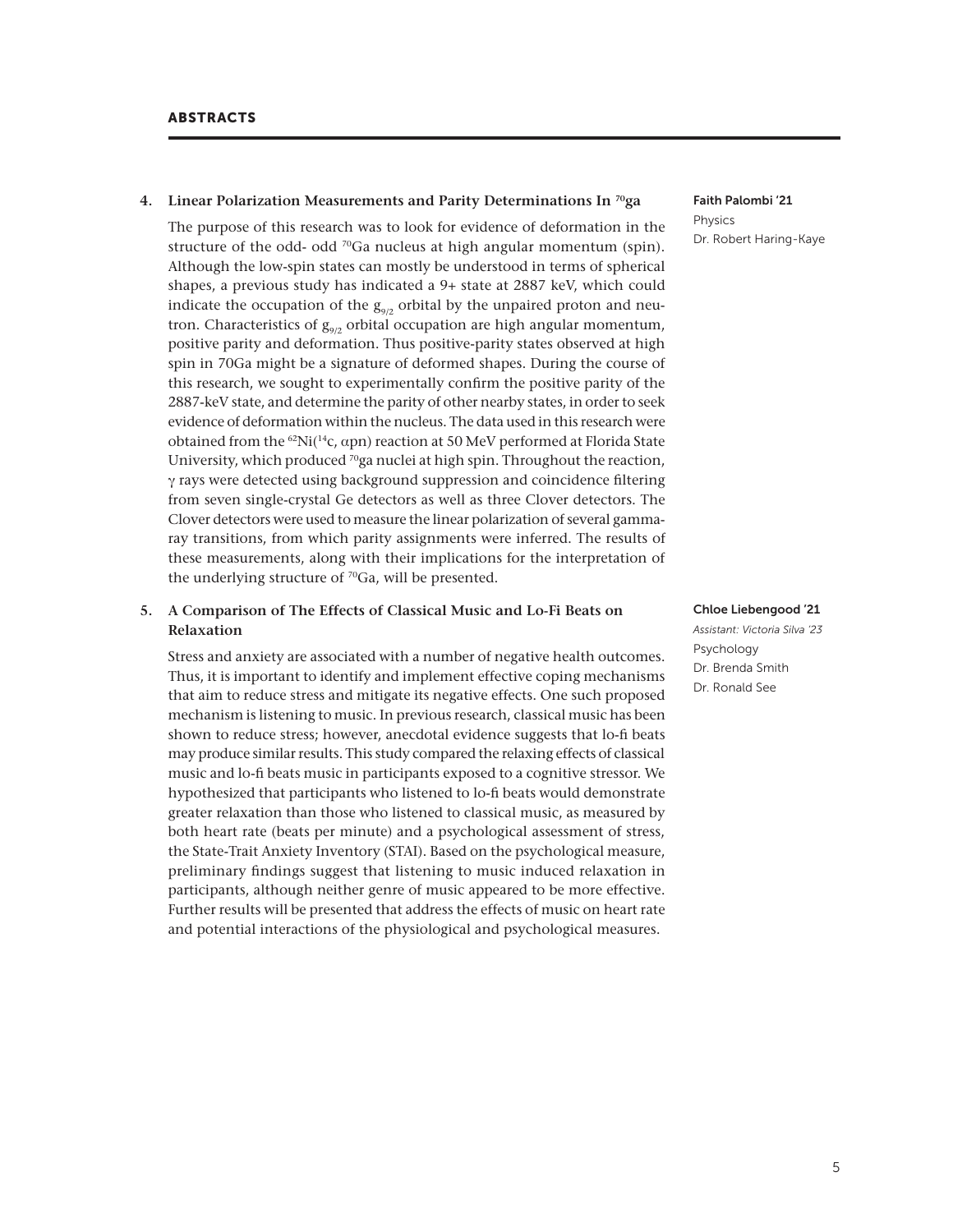# **6. The Embodied Experience of BIPOC Students in White Academic Spaces When Awareness to Racial Injustice Increases**

This paper examines the impact of increased institutional and societal awareness to racial injustice on black, indigenous, and people of color (BIPOC) in white academic spaces. Through in-depth interviews with 11 BIPOC students at a predominantly white institution (PWI), this study seeks to understand how students embodied and academic learning experiences are affected by three factors: (1) how the institution responds to racial injustice, (2) how equipped professors are in facilitating discussions on race with their students, and (3) the nature of white academic spaces. The students' multiple and distinct narratives revealed that their experience was enhanced when they were actively supported by friends, allies, professors, and/or the institution. By illustrating the intended and unintended consequences of this PWI'S increased, but amateur awareness of institutional racism and whiteness, this study contributes to how higher education continues to privilege white knowledge validation processes and applications of knowledge.

# **7. How Anxiety and Depression Affect Cognition Among Those with Parkinson's Disease**

Depression and anxiety are among the most common comorbidities in individuals with Parkinson's disease (PD). While the presence of anxiety and depression affects cognitive performance, many clinicians do not make distinctions in the cognitive profiles between Parkinson's patients who have depression relative to those with anxiety. In the present study, 129 patients diagnosed with PD (M age =  $73.67$ , M education =  $15.50$ ) completed comprehensive neuropsychological assessment as part of outpatient neurological evaluations. Although anxiety and depression were both negatively correlated with select aspects of processing speed, frontal- executive functioning, and visuospatial abilities, anxiety had a differentially greater and worse impact, suggesting a need for customized conceptualization and treatment.

# **8. The Effect of Behavioral Disinhibition on The Cognitive Profile of Individuals with Frontotemporal Dementia**

This study examines how differences in cognition vary with behavioral disinhibition among those with Frontotemporal Dementia (FTD). A total of 20 adults (11 men, M age = 76.00) with FTD 40% of whom demonstrated behavior inhibition, participated in neuropsychological testing as part of outpatient neurology evaluations. Statistical analyses revealed that those with behavioral disinhibition performed significantly better on domains of working memory, graphomotor speed, and verbal fluency. These findings suggest that patients with FTD who experience behavioral disinhibition exhibit stronger cognition in domains typically impacted by FTD relative to their counterparts who lack this disinhibition. Interestingly, although behavioral disinhibition can be deleterious to many aspects of the lives of patients and families of those with FTD, this negative impact does not appear to extend to the realm of cognition. Charis Isabel Guerzo '21 Sociology Dr. Meredith Whitnah

Valerie Swisher '21 Psychology Dr. Steve Rogers

Valerie Swisher '21 Psychology Dr. Steve Rogers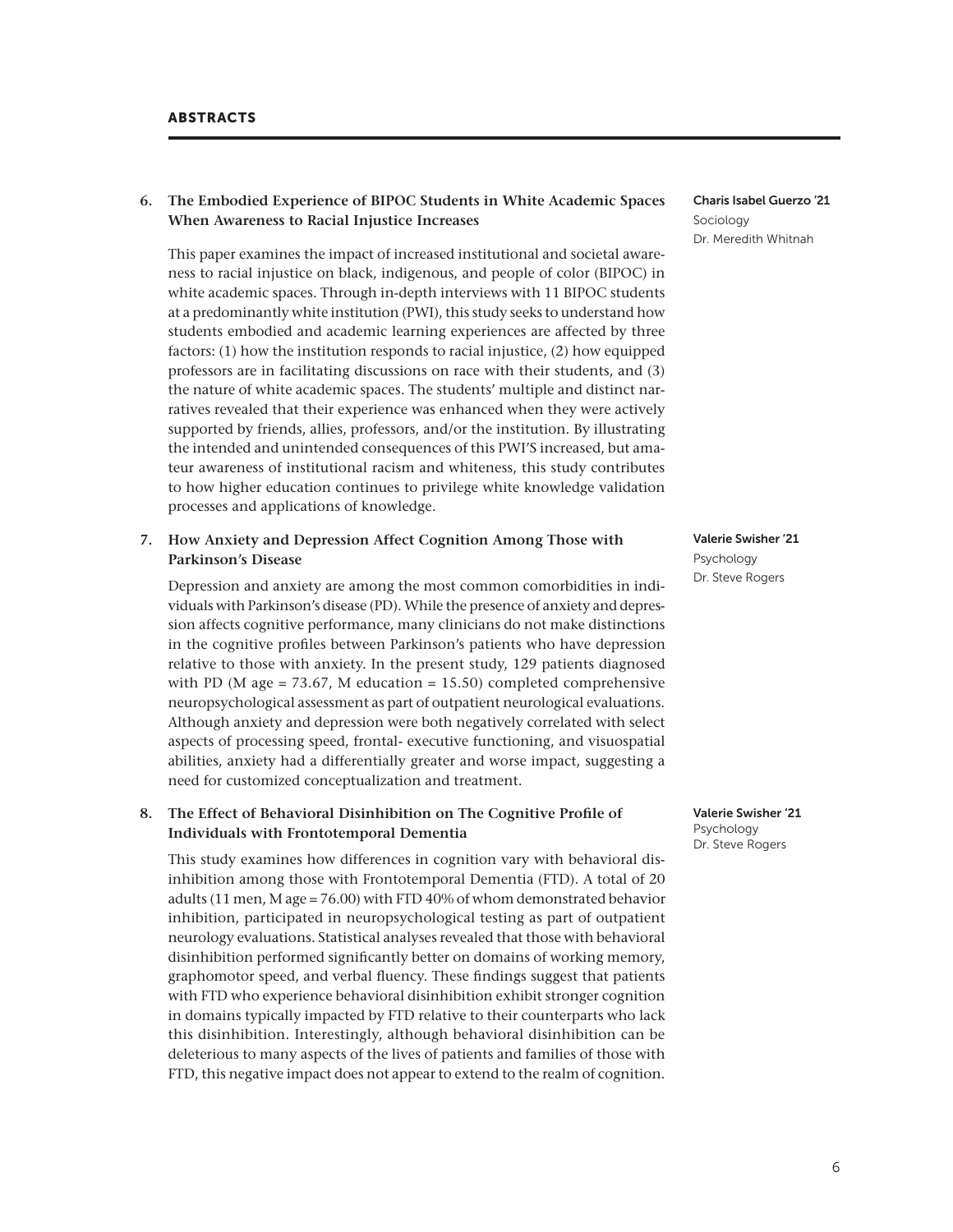#### **9. Replication Study Examining How Identity Integration of Religious And LGBTQ+ Identities Influence Levels of Guilt and Shame**

Belonging to different identities that are perceived as incompatible or conflicting has been shown to lead to negative outcomes such as depression, guilt, shame, and feelings of alienation. Different strategies have been used by individuals who feel conflict between their identities, including identity integration which is a blending of the two. A previous study in adults examined how the ability of someone to integrate their identities can impact levels of guilt and shame. The current replication study assessed individuals that identify as being LGBTQ+ and religious, with a specific focus on a population of college students between the ages of 18-25, a period of key developmental stages. A sample of self-identified LGBTQ+ religious college students mostly from the Santa Barbara area took an online questionnaire with different measures of gay and religious identification, guilt and shame, and identity integration. The results and implications will be discussed.

## **10. The Effects of Sensory Integration and Lower Extremity Agility and Coordination on Walking Balance**

Human balance control is a critical prerequisite to nearly all activities, and human falls are a major health concern. The most robust way to assess reactive balance during standing is to apply external perturbations. Perturbations challenge balance and provide mechanistic insights into people's ability to maintain stability. Researchers are now extending the use of perturbations to examine walking balance. However, current devices that perturb walking in research settings are not likely to see wide clinical use due to cost, space, and time constraints. The present study examines the relationship between frontal plane on a research-based perturbation walking device and in standard clinical standing balance assessments. We found correlations varied widely depending on the conditions compared. Correlations between standing and walking balance were highest when 1) a perturbation was present in walking tests, 2) subjects walked slowly, and 3) the standing tests were on foam as opposed to firm surface.

#### Christopher Hanessian '21 Psychology Dr. Brenda Smith Dr. Ronald See

# Taylor Jennings '21

Kinesiology Dr. Adam Goodworth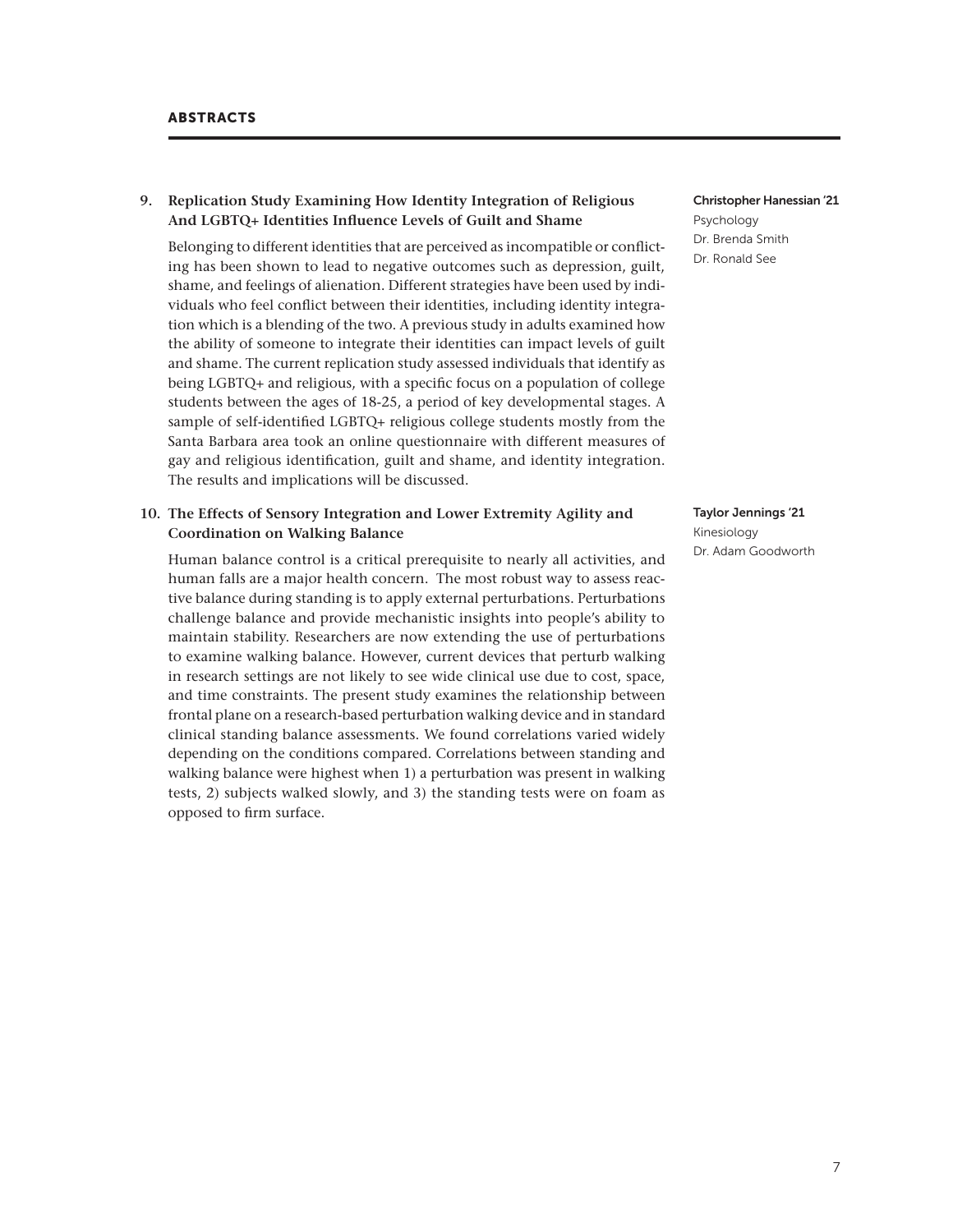# **11. . The Effect of User Experience and User Interface on Comprehension, Frustration, And Cognitive Fatigue**

The efficiency of interface design depends on the specific psychological effects that it has upon the user. Maximal comprehension of interface-provided information occurs when an integrated stimulus allows for direct user interaction and focus upon the particular information necessary for full understanding; operative stimuli such as color, font readability, contrast levels, interactivity, and emotional effect can all either aid or interfere with levels of information processing. Research supports that interface design can be manipulated in ways that influence comprehension, emotional response, and attention through the utilization of user interface (UI) and user experience (UX) development techniques. The present study investigates the effects of UI and UX of a website on the comprehension of information provided, frustration, and cognitive fatigue; results involving a between-subject analysis of three varying conditions of UI and UX on these contingent psychological responses will be discussed.

#### **12. Computational Study of The Reactivity Of** *bis***CAN and** *bis***BAN**

*Bis*CAN and *bis*BAN have been developed as protected bisketene equivalents and can be used as dienophiles in Diels-Alder reactions with cyclopentadiene. Experimentally, *bis*BAN was found to be more reactive than *bis*CAN, so density functional theory (DFT) calculations were undertaken to understand this difference. A difference in the computed barriers between the Cl and Br substituted dienophiles of  $\sim$ 1 kcal/mol was found at the B2GP-PLYP-D3BI/ def2-TZVPPD//M06-2x/6-31g(d) level of theory. A series of isodesmic reactions were developed to investigate the effect of the halogen on the reaction in the presence of the electron-withdrawing CN substituents. In addition, we investigate experimental results showing that *bis*CAN and *bis*BAN can undergo sequential Diels-Alder reactions as a dienophile with another cyclopentadiene and that adding a Lewis acid,  $B(C<sub>c</sub>F<sub>s</sub>)$ , facilitates the reaction.

# **13. Impact of Social Norms on Student's Attitudes and Behaviors Towards Substance Abuse**

This research project examines the intersection of religion with deviance and social norms. The study specifically focuses on attitudes and behaviors towards substance use on a small Christian college campus with strict policies towards substances. This study takes into account how both formal and informal sanctions and norms impact substance use on a college campus. Through the qualitative analysis of fifteen in-depth interviews, this paper demonstrates that students were more influenced by informal sanctions and norms. This study provides insights that colleges could use to rethink their substance use policies with a more holistic approach to prevention of abuse. Additionally, it advances the sociological knowledge of deviance on a small, religious college campus in ways that have not been previously studied using qualitative research methods.

#### Kristen Mohrhoff '21 Psychology Dr. Brenda Smith Dr. Ronald See

# Alexandra Ebert '21

Chemistry Dr. Brandon Haines

Emma Hoerauf '21 Sociology Dr. Meredith Whitnah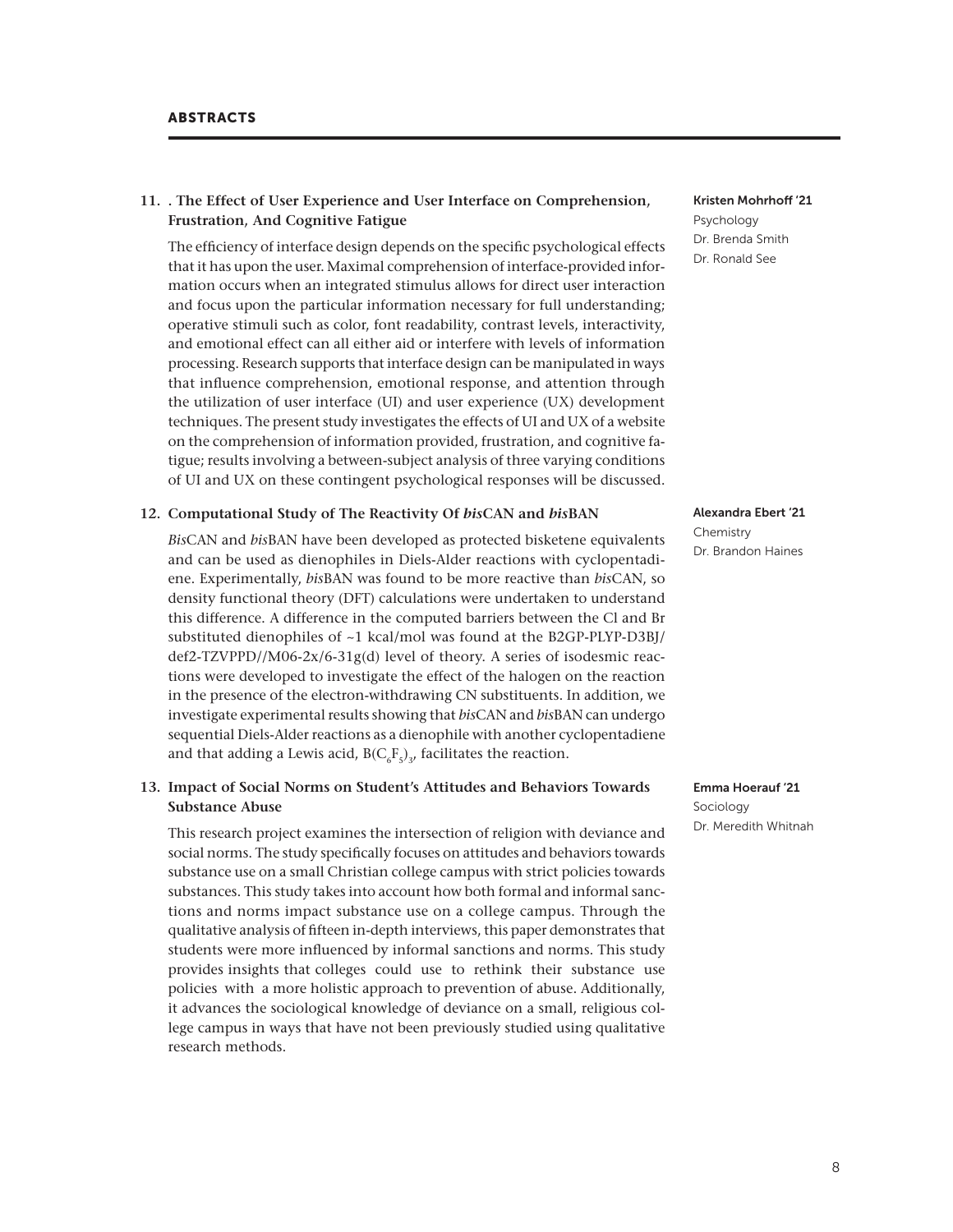# **14. Determining the Effect of Tau R3 Fibrils on The Signaling Activity of Cultured Mouse Neurons**

Elevated levels of misfolded Tau proteins and neurofibrillary tangles (NFTS) are two biomarkers associated with Alzheimer's Disease (AD). Previous research has demonstrated that elevated concentrations of misfolded Tau are often present in AD patients prior to both detectable ad-associated cognitive decline and other biomarkers. Therefore, the goal of this project was to assess what effects the presence of Tau R3 fibrils have on the signaling activity of mouse neuron cultures through the use of a microelectrode array. By monitoring the electrical signals generated by mouse neurons, we were able to compare the bursting behavior of cultures grown in the presence of Tau fibrils to a control. We found that the fibril-exposed cultures displayed significant decreases in total bursting, number of spikes per burst, frequency of spiking within bursts, and burst duration compared to the control. This suggests that Tau NFTS may have a functional role in AD progression.

#### **15. Effects of Disgust Priming on Gastric Rhythm and Moral Judgments**

In the field of affective neuroscience, disgust is known to be a powerful emotive state with many higher cognitive effects. Of particular interest is its effect on moral judgements, where the priming of disgust can lead an individual to recommend a longer sentence for the same crime. In the present study, we tested the mechanisms underlying disgust and moral judgement by examining how disgust interacts with two different categories of unacceptable behavior. On one hand are actions of omission, defined as a lack of socially appropriate action which unfairly benefit the perpetrator. On the other, crimes of commission are defined as actions which take advantage of a crime committed in a manner that aggravates the overall harm done and benefits the perpetrator. Participants were assigned randomly to either a disgust or control condition in which they viewed either a disgusting or non-disgusting video. Participants then read and rated the moral wrongness of a described character in two vignettes, one from each condition. These were tested beforehand to ensure their equality. Gastric rhythm was collected throughout the process, allowing the comparison of disgust elicitation directly to moral severity.

#### **16. Vinyl Cation Stabilization by** β**-Transition Metal Effect**

The β-TM effect is the ability of a transition metal to stabilize a carbocation two carbons away. We studied how a metal's ligand environment affects vinyl cation formation in a model reaction using density functional theory (DFT) calculations. For coordinatively saturated combinations of 12 ligands with different properties, we found a range of ionization free energy barriers ( $\Delta G$ <sup>‡</sup>) of 1.2 to 36.7 kcal mol<sup>-1</sup> (53 structures). The computed  $\Delta G^{\ddagger}$  values correlate well with parameters describing the electron-donating ability of the ligand, and a multiple linear regression model was built to further tease out the impact of various ligand factors on ΔG‡ . We also investigated cyclic vinyl cations, finding that a β-Pd lowers their formation barrier, but these computed barriers are still quite high (>28.1 kcal mol<sup>-1</sup>). The elevated barrier for cyclic vinyl cations arises primarily (~70%) from geometric constraints imposed by the ring on the vinyl cation.

Grant Thomas '21 Biology Dr. Yi-Fan Lu

#### R. Christian Reynolds '21 Psychology

Dr. Ronald See

Winston C. Gee '21 Rachel M. Lorson '22 Tiana W. Krukar '22 Chemistry Dr. Brandon E. Haines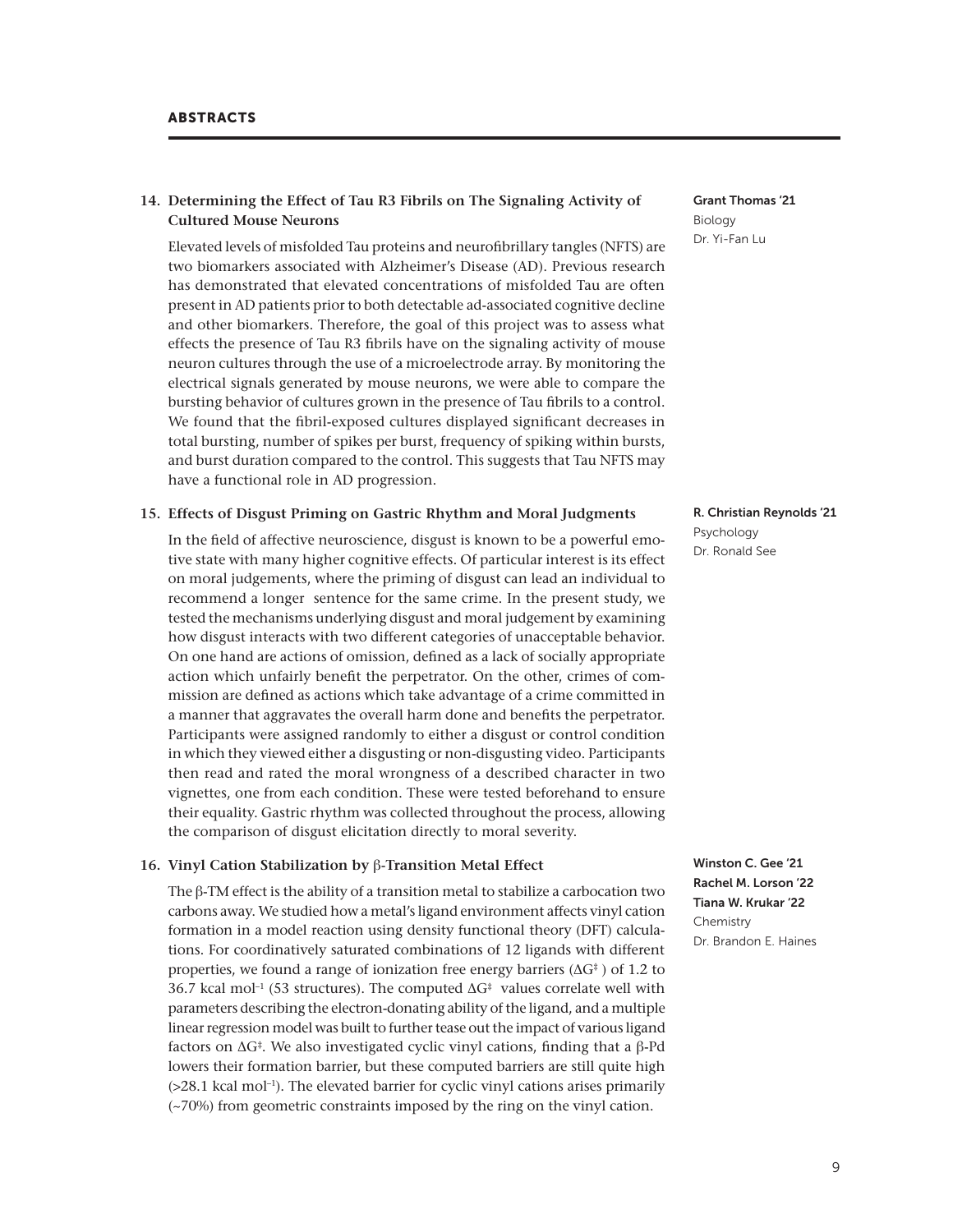# **17. The Wastes: Woolf And Faulkner's Fictional Expansion of Jamesian Psychology**

In *The Principles of Psychology* (1890), William James outlines his famous characteristics of consciousness, including features such as unbreakability, isolation, and a boundedness towards the construction of a point. This "stream of consciousness" became a foundational characteristic of fiction in the modernist period, influencing the form of narration that writers such as Virginia Woolf and William Faulkner appropriate in their fiction. However, although these two writers rely on this technique rooted in William James's stream metaphor, the actual images of water in their books exceed James's characterization. In Woolf and Faulkner's novels, water's impenetrable stream gets broken; it floods the banks and lathers multiple individuals at once; it drowns and eats away at characters instead of acting as a constructive medium. Furthermore, these images accompany an expansion of James's thoughts on consciousness altogether, which intern informs Faulkner and Woolf's discussions of other social boundaries in their fiction.

#### **18. Exploring The Elusive Complex**

Vapor deposition of biphenyl on  $AL_2O_3$  AT 110 K is composed of biphenyl in the twisted conformation with a  $\lambda_{\text{max}} \approx 320$  nm. Deposition at 138 k allowed biphenyl to overcome the activation barrier to planarity but was sufficiently amorphous to form excimer with a characteristic fluorescence  $\lambda_{\text{max}} \approx 370 \text{ NM}$ . When a thin layer of cumene was deposited adjacent to the  $\operatorname{AL}_2\!\mathrm{O}_3$  and beneath the biphenyl a new biphenyl peak with  $\lambda_{\text{max}} \approx 315$  nm was observed during the TPD that appeared briefly at 147 K. This peak was identified as a complex of biphenyl and cumene whose composition depended on the conformer of biphenyl. The biphenyl:cumene complex was determined to be 3±1 biphenyl molecules to one cumene molecule if the biphenyl was deposited in the twisted conformation and 1.4±0.2 biphenyl to one cumene if the biphenyl was deposited in the planar form.

#### **19. Within and Beside Memory: Navigating Identity and Solidarity as A Korean American Woman**

As I consider what it means to be a woman who is Asian American, Korean American, bicultural, and a descendant of survivors of the Korean war, I work outside of the traditional boundaries of genre and form. I offer readings of photographs, Biblical lineages, my own lineage, Spotify playlists, Venn diagrams, Netflix documentaries, and academic articles to think about what Sadiya Hartman calls "losing your mother," or "losing your identity, your language, [and] your country." In other words, I reckon with what it means to live feeling insufficiently American and insufficiently Korean. In the literal sense, "losing your mother" refers to losing your mother to martyrdom (as my grandmother did) and the forgetting of my female ancestors' stories. From there, I engage in what Trinh H. Minh-ha calls "speaking nearby," an ethical alternative to "'speaking about' a culture outside your experience," as I consider solidarity between groups of Asian Americans and between Asian Americans, Black Americans, and Indigenous Americans.

Nick Jensen '21 English Dr. Cheri Larsen-Hoeckley

Zackery E. Moreau '21 Katie L. Nili '22 Cassidy C. Tran '23, Bryan P. Dionisio '22 Samantha C. Rosenhagen '23 Asher T. Littlejohn '24 John A. Corbett '22 Christian Y. Kim '22 Chemistry Dr. Allan Nishimura

Karis Cho '21 English Dr. Paul Delaney Dr. Kya Mangrum Religious Studies Dr. Holly Beers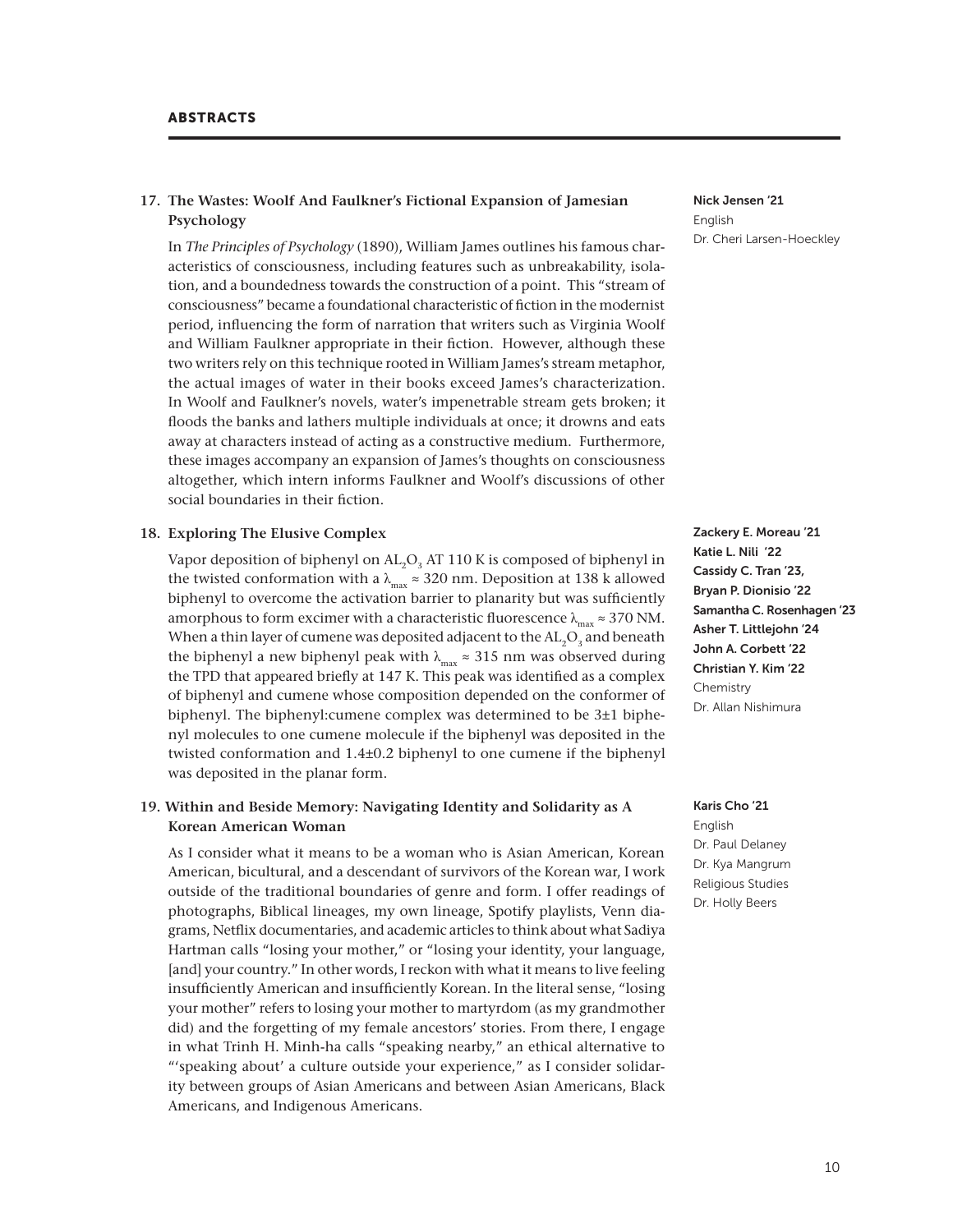# **20. Nationally Determined Contributions from The Paris Agreement: Examining the Relationship Between Social Vulnerability and Climate Change**

This paper examines the language surrounding global social disparities within each country's nationally determined contributions (NDC) in regards to the Paris Agreement . Through content analysis of each published NDC, the paper examines frequencies of specific words and interprets their social meaning within the documents, as well as noting the differences in use between developing and developed nations. As a part of the Paris Agreement, the United Nations framework convention on climate change (UNFCCC) emphasizes the role that social circumstances play in moving towards fair and sustainable climate change solutions. The presence or absence of words like vulnerability, socioeconomic, or poverty signify the country's commitment to eradicating social inequalities as a part of their climate change mitigation process. As the paper demonstrates the differences between developed and developing countries' NDC vocabulary, it contributes to our understanding of the deep connectedness of social and environmental issues.

#### **21. Linear Polarization Measurements and Parity Determinations In 74As**

Recently, the decay scheme of the odd-odd arsenic-74  $(^{74}As)$  nucleus was extended to high excitation energy, but most of the angular momentum (spin) and parity values of the observed excited states remain uncertain. Since then, the spins of many of these states have been measured, but without parity determinations. This lack of parity information has made it difficult to understand the underlying structure of 74As, which shows significant differences with its neighboring odd-odd as isotopes. The goal of this work was thus to measure the parity of as many excited states in  $^{74}$ As as possible in an attempt to better understand these differences. The <sup>74</sup>As nuclei were produced at high spin using the <sup>62</sup>Ni(<sup>14</sup>C, *pn*) reaction at 50 MeV performed at Florida State University. Excited states decayed by  $\gamma$ -ray emission, which were detected by an array of 7 single-crystal Ge detectors and 3 Clover detectors. The Clover detectors were used to measure the linear polarization of  $\gamma$  rays, from which excited-state parities were inferred. The results of these measurements, along with their implications for the structure of  $74$ As, will be presented.

Chloe Blish '21 Sociology Dr. Meredith Whitnah

#### Daniel Staples '21

Physics Dr. Robert Haring-Kaye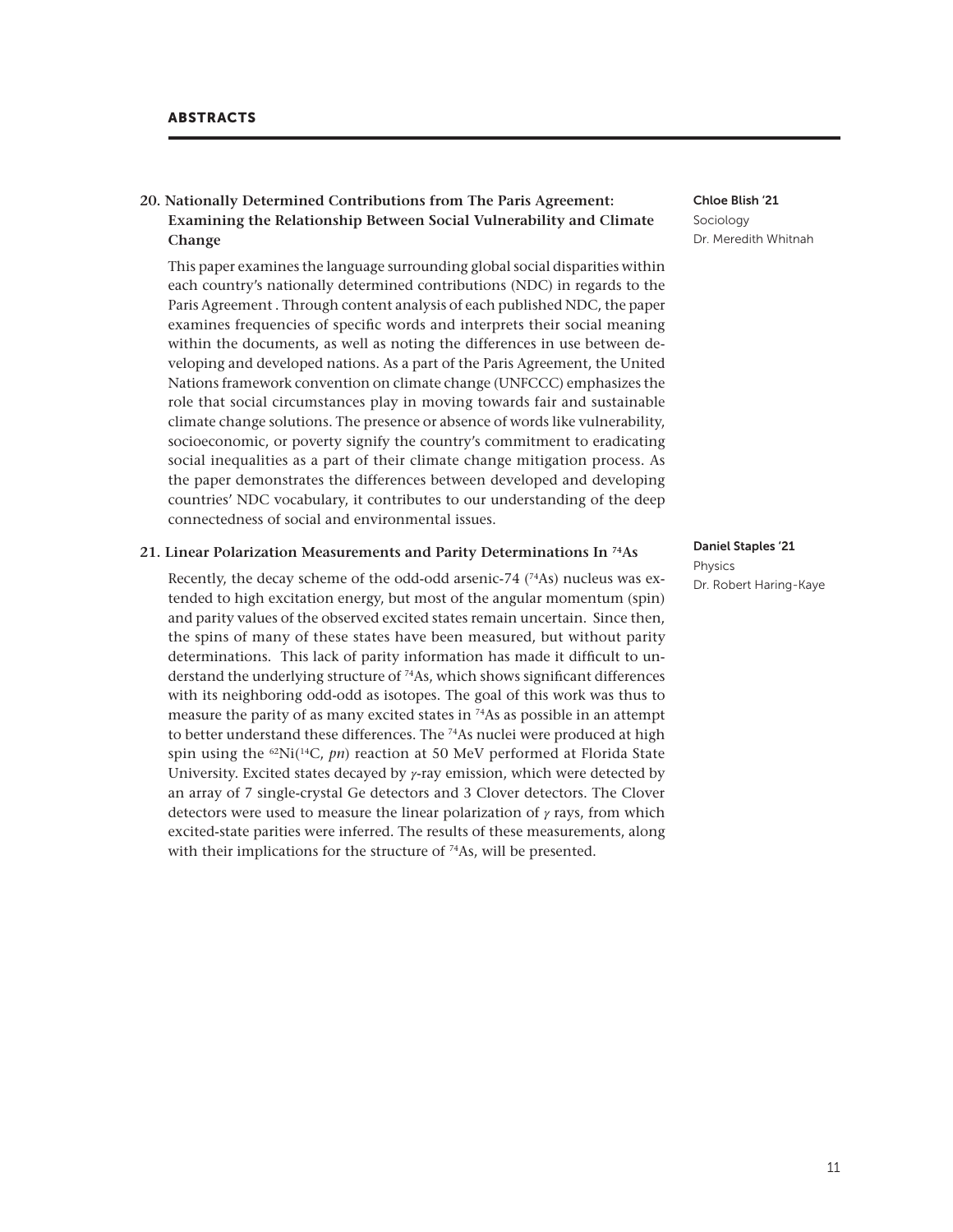# **22. Black and Blue Lives: How Institutions Shape the Racial Attitudes and Beliefs Of Male Police Officers**

This paper examines how law enforcement influences individual police officers' attitudes and beliefs about racial groups, racial protests, and attitudes towards police brutality in the media. Following the death of George Floyd and the consequent protests in 2020, this study aims to better understand how police attitudes around race are influenced by their occupation. By conducting in-depth interviews with male police officers of various racial identities in the pacific northwest, this project finds factors such as residence in white normative environments, racial identity, time spent in the occupation, and responding to dispatch calls involving traumatic incidents (such as domestic violence, suicide, and active shooter scenarios), all contribute to police attitudes and beliefs about race--and the adoption of color-blind ideologies. In attending to complexities in the racial attitudes of police officers, this study contributes to our understanding of systemic racism, and suggests practical ways for reconciling relations between the police and the public.

#### **23. Whose University? The Possibilities and Pitfalls of Antiracist Organizing In Higher Education**

The movement for Black Lives has ushered in a new era of protests against racial injustice including protests on college campuses. In 2015, a black student uprising at the University of Missouri sparked protests at universities across the nation. Drawing on social movement framing literature, this project analyzes seventy-nine lists of demands from protests in 2015 and 2016. Demands were coded to identify how student movements framed racial injustice (diagnostic framing), identified its victims, and proposed solutions (prognostic framing). The paper analyzes patterns of variation among identified victims of injustice and proposed solutions. This analysis reveals that demands rely on implicit rather than explicit articulations of the causal mechanisms behind systemic racism. I argue the observed variation highlights different factions within the movement, raises questions about the impact of campus organizing outside of the academy, and contributes to a gap in social movements literature on antiracist social movement organizations

Sarah Garland '21 Sociology Dr. Meredith Whitnah

#### Brendan Fong '21

Sociology Dr. Meredith Whitnah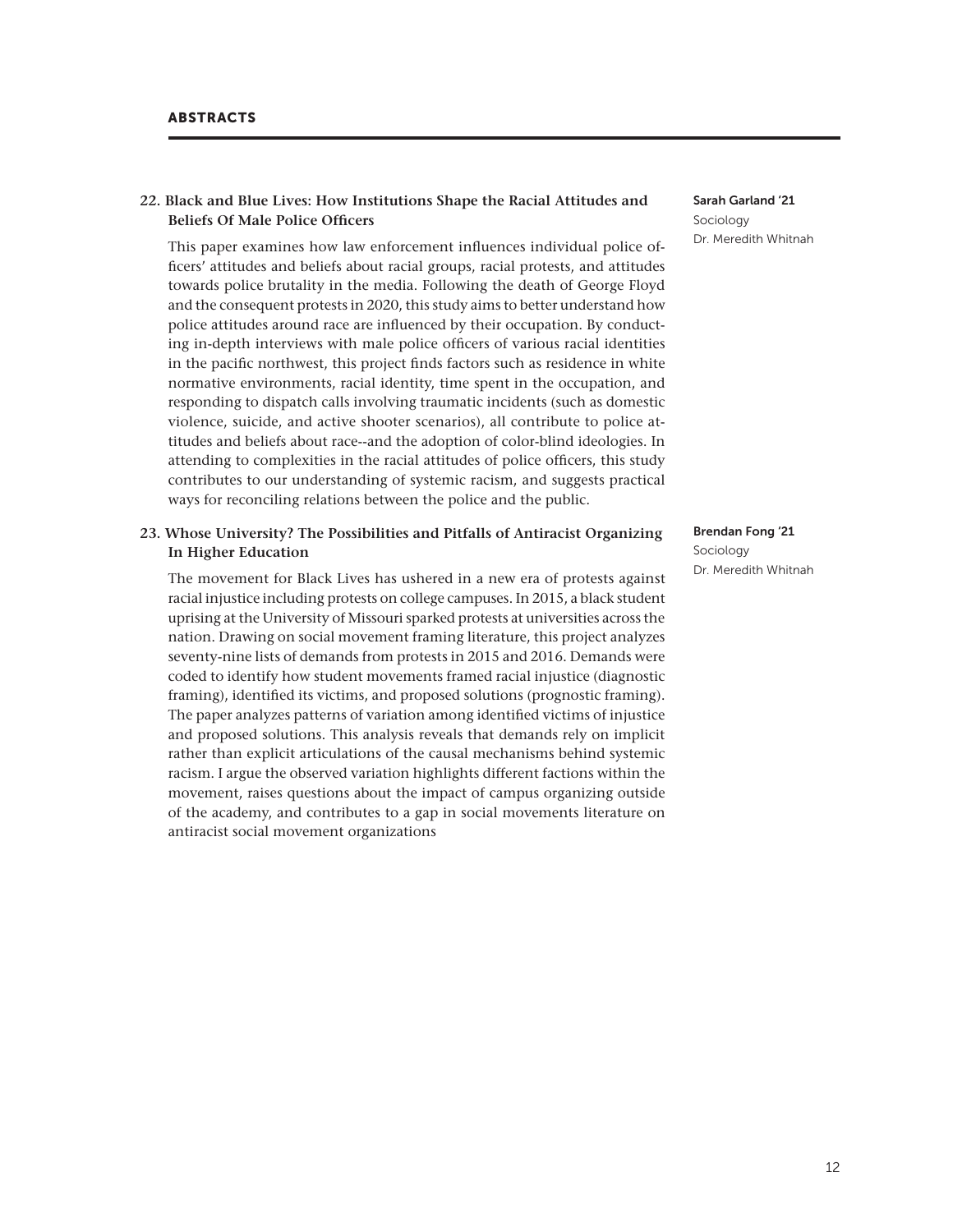#### **24. Computational Study of The Electrophilicity Of Oxenium Ions**

Oxenium ions, with a general structure r-o<sup>+</sup>, are typically very unstable because they place a +1 formal charge on the electronegative element oxygen. Strategies to stabilize oxenium ions are of interest because of their potential as a source of electrophilic oxygen for chemical synthesis. Our approach is to append a Lewis-basic group in close proximity to the electron-deficient oxygen to stabilize intramolecular coordination. To estimate electrophilicity, we computed global and local electrophilicity parameters ( $\omega$  and  $\omega_{\mathbf{k}'}$ , respectively) using density functional theory (DFT) calculations, M06-2x/6-31G(d). Uncoordinated oxenium ions have large ω values (vinyl and phenyloxenium,  $\omega$  = 7.5 and 13.6, respectively). Adding a coordinating amine lowers  $\omega$  to ~3.3 for all of the studied oxenium ions, suggesting significant stabilization of the oxenium ion. Analysis of the  $\omega_{\rm k}$  values will provide a means to evaluate how the coordinating group affects which atoms are most electrophilic in the oxenium ions.

# **25. A Discourse-Based Intervention To Equip Caretakers To Build Student Resilience**

Resilience, or adapting well in the face of significant stress, is an ability that college students ought to develop—especially in light of the global pandemic. Fortunately, parents and other caretakers can leverage certain communicative behaviors and encourage certain practices to promote their students' resilience. This project aimed to use a discourse-based intervention to equip caretakers with the resources necessary to cultivate student resilience. Flyers posted on a Facebook page geared toward caretakers offered research-backed resiliencebuilding strategies like assigning responsibility, demonstrating warmth, and fostering a growth mindset in students. To activate caretaker communication as a means of boosting students' wellness in the midst of adversity, this project democratized short, intuitive versions of proven resilience resources.

#### **26. The Borylation Of Aryl Sulfamates**

This project investigates novel methods of installing useful reactive handles for the formation of aryl-aryl carbon-carbon bonds. These types of bonds, which join functionalized rings, are ubiquitous in top pharmaceutical drugs on the market today. As such, this sector relies on well-established industrial methods for creating this bond via cross-coupling reactions, namely the Suzuki-Miyaura cross coupling1, which utilizes a palladium catalyst and a boronic ester handle. To address the difficulty of installing boronic esters by traditional methods in the precursor step to cross-coupling, our research proposes a better method for making boronic esters from aryl sulfamates. The scope of our reaction method tolerates a wide range of substrates, but yields indicate that the method is best suited to electron-deficient aryl sulfamates with little steric hindrance near the reactive site. Successful synthesis of the aryl-aryl carbon-carbon compound diflunisal, a pharmaceutical drug that treats pain and inflammation, underpins proof of utility.

1Miyaura, N.; Suzuki, a. *Chem. Comm.* 1979, *19,* 866–867.

Trent Keeler '21 Chemistry Dr. Brandon E. Haines

#### Kyle Mayl '21

Communication Studies Lesa Stern

Rachel Schulz '21 Maggie Hime '21 Marliss Neal '2 Chemistry Dr. Amanda Silberstein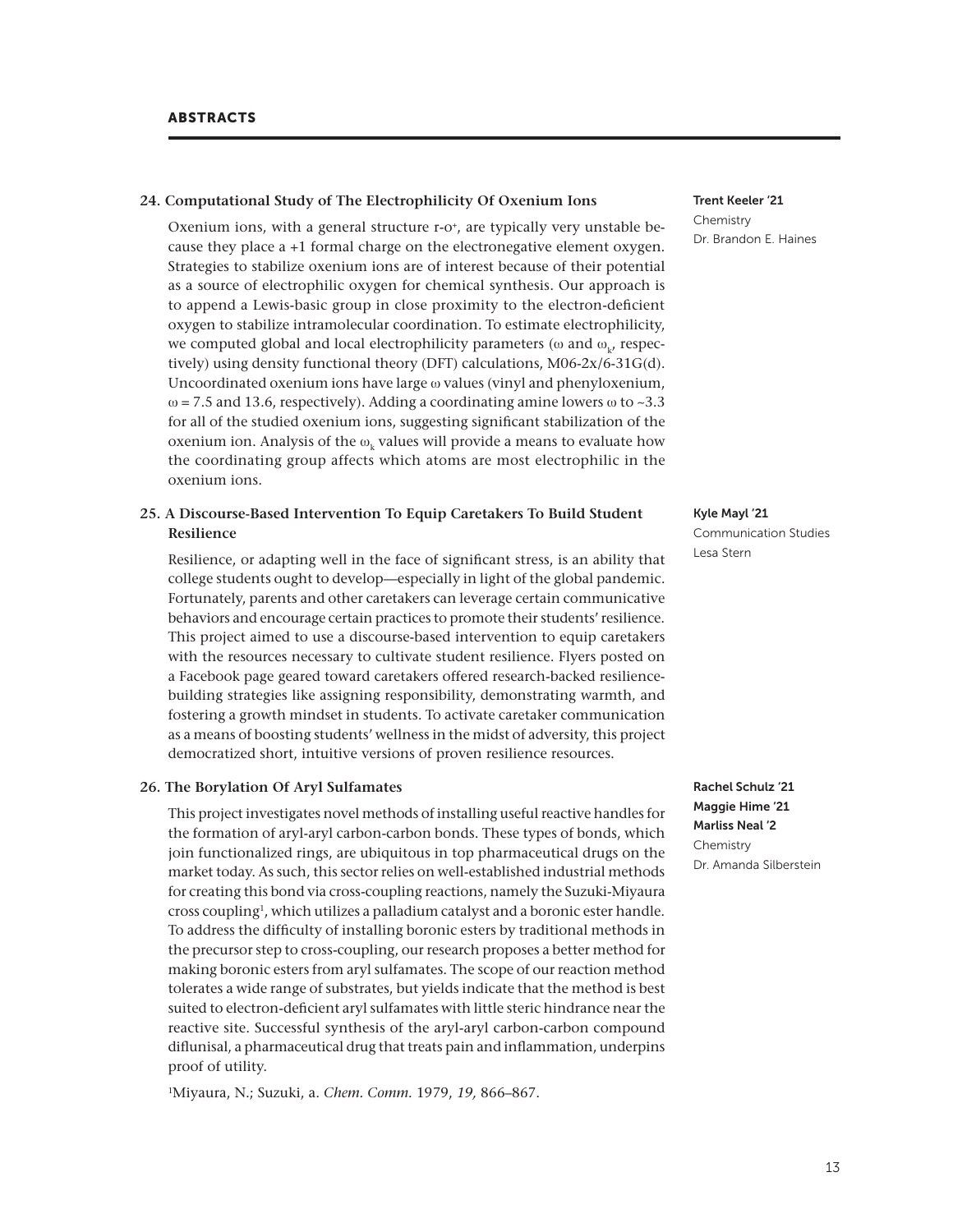#### **27. The Meta-Arylation Of Aryl Carbamates**

While there are many methods for the ortho- and para-substitution of aromatic rings, meta-substitution of aromatic rings remains a synthetic challenge. Our method uses a carbamate, a traditional ortho/para director, to direct the metainstallation of an aryl ring. Existing literature precedent for carrying out this method states that this is possible for N-aryl amides. Carbamates as directing groups have significant advantages, however. Carbamates are easily formed from readily available precursors, stable toward a variety of reaction conditions and can be used to further functionalize the aromatic ring as a directing group in known ortho/para substitutions or as a cross-coupling handle to substitute the carbamate. This research contributes greater understanding to the scope and synthetic potential for relatively new directing group chemistry. Moreover, it makes the previously largely inaccessible meta-substitution pattern for aromatic rings significantly more accessible. Two approaches to this transformation are explored, alternately using copper catalysis or palladium catalysis.

# **28. Learning Remotely: Does Self-Awareness Reduce Comprehension In A Virtual Learning Environment?**

Educational learning has been severely disrupted by COVID-19 and most institutions have adapted by transitioning to online learning using platforms like Zoom. However, online learning brings its own set of challenges. The current study examined the effect on comprehension of presented material while having one's own video on the screen during a lecture. The control group watched a 5-minute pre-recorded lecture while the experimental group watched the same lecture, but with their own video on the screen as well. Both groups answered a 10-question assessment on the material. Eye-tracking software determined the amount of time that participants looked at themselves compared to the instructor. Preliminary results suggest no difference in comprehension between the groups, but final results are pending. The results of this study could provide insight into how to make online learning more effective and potentially lead to further research into how the pandemic has affected classroom learning.

Rachel Schulz '21 Maggie Hime '21 Marliss Neal '2 Chemistry Dr. Amanda Silberstein

#### Brianna Gilman '21

Psychology Dr. Ron See Dr. Brenda Smith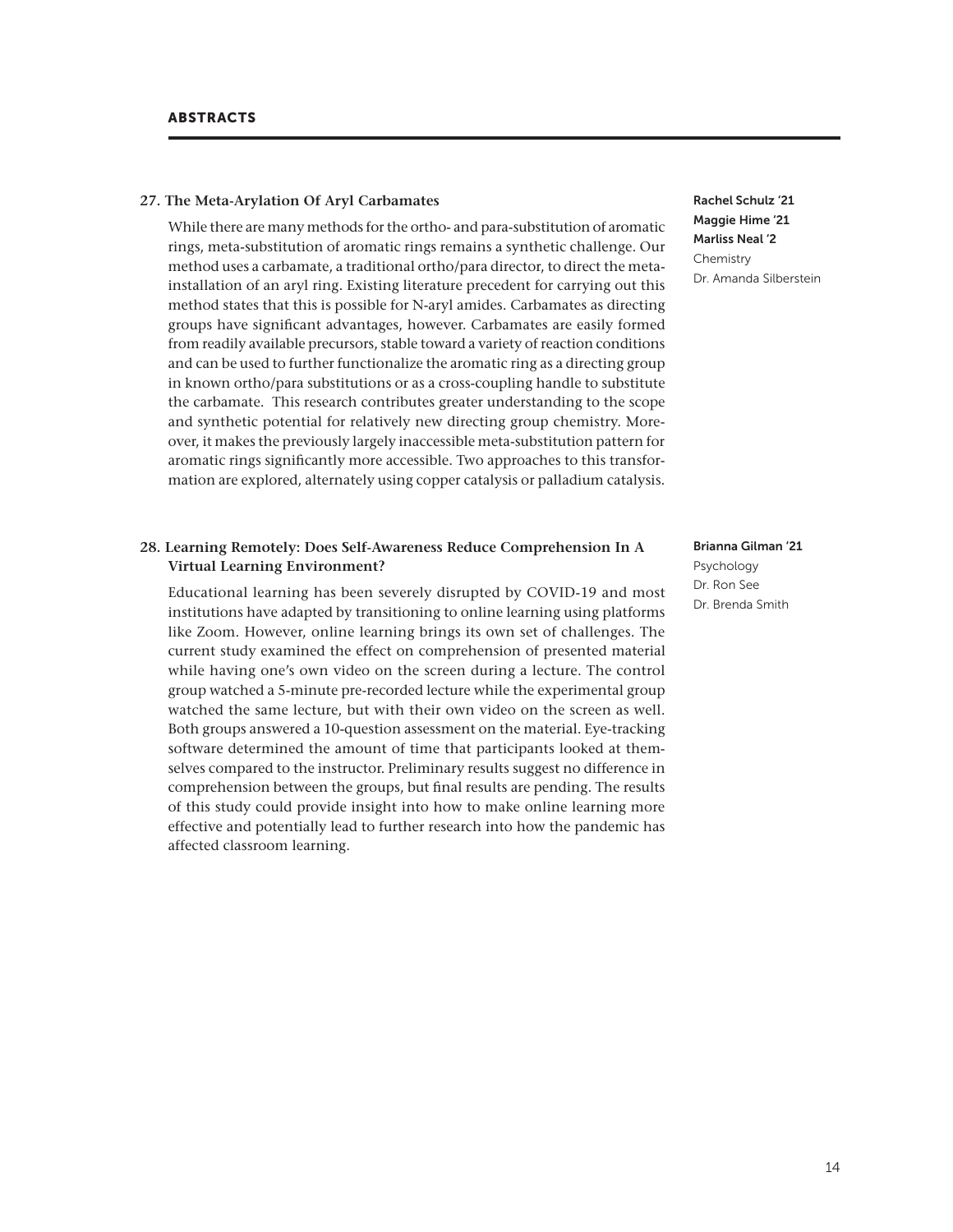#### **29. The Effect of Expectancy on Cognitive Performance After TMS Administration**

The current study sought to determine how participant expectancy in relation to the administration of Transcranial Magnetic Stimulation (TMS) can affect working memory as measured by individuals' performances on several cognitive assessments. It was predicted that the group with primed expectations would show an improvement in their ADAS-Cog score, compared to the control group. It was further hypothesized that the control group would not show any significant difference in cognitive improvement. A total of 37 college students participated and were randomized to the expectation group or a control group. Participants conducted a series of mental performance tasks through the administration of the Alzheimer's Disease Assessment Scale-Cognitive Subscale (ADAS-Cog) before and after receiving a single session TMS treatment. Preliminary results suggest that there was no significant difference in the ADAS-Cog scores when comparing the expectation group with the control group. However, preliminary results do indicate a significant difference between the baseline trial and the retest for the expectation group. Further data analysis and implications will be discussed.

## **30. Till We Have Faces: 3d Printing A Hexagonal Close-Packed Unit Cell For Chemical Education**

In order to support introductory chemical education at Westmont College, we created a 3D-printed model of the hexagonal close-packed (HCP) unit cell. The model was originally designed on the free, online 3D modeling program TinkerCAD and subsequently printed on a MakerBot Replicator+ 3D printer located on our campus. In the course of the project, we discovered that many commonly seen images of the HCP unit cell are incorrect. The HCP unit cell has three spheres arranged in a triangle in a second layer inside the cell. Some incorrect images give the impression that these spheres are entirely contained within the unit cell. However, each of these three spheres is actually intersected by the wall of the unit cell, resulting in six circular faces on the vertical walls of the cell: three spheres and three caps from adjacent cells. Our new accurate representation of the HCP unit cell can now be used in introductory instructional laboratory classes or in classroom activities.

Alice Solorzano '21 Psychology Dr. Ron See Dr. Brenda Smith

Maisy Simmonds '21 Chemistry Dr. Michael Everest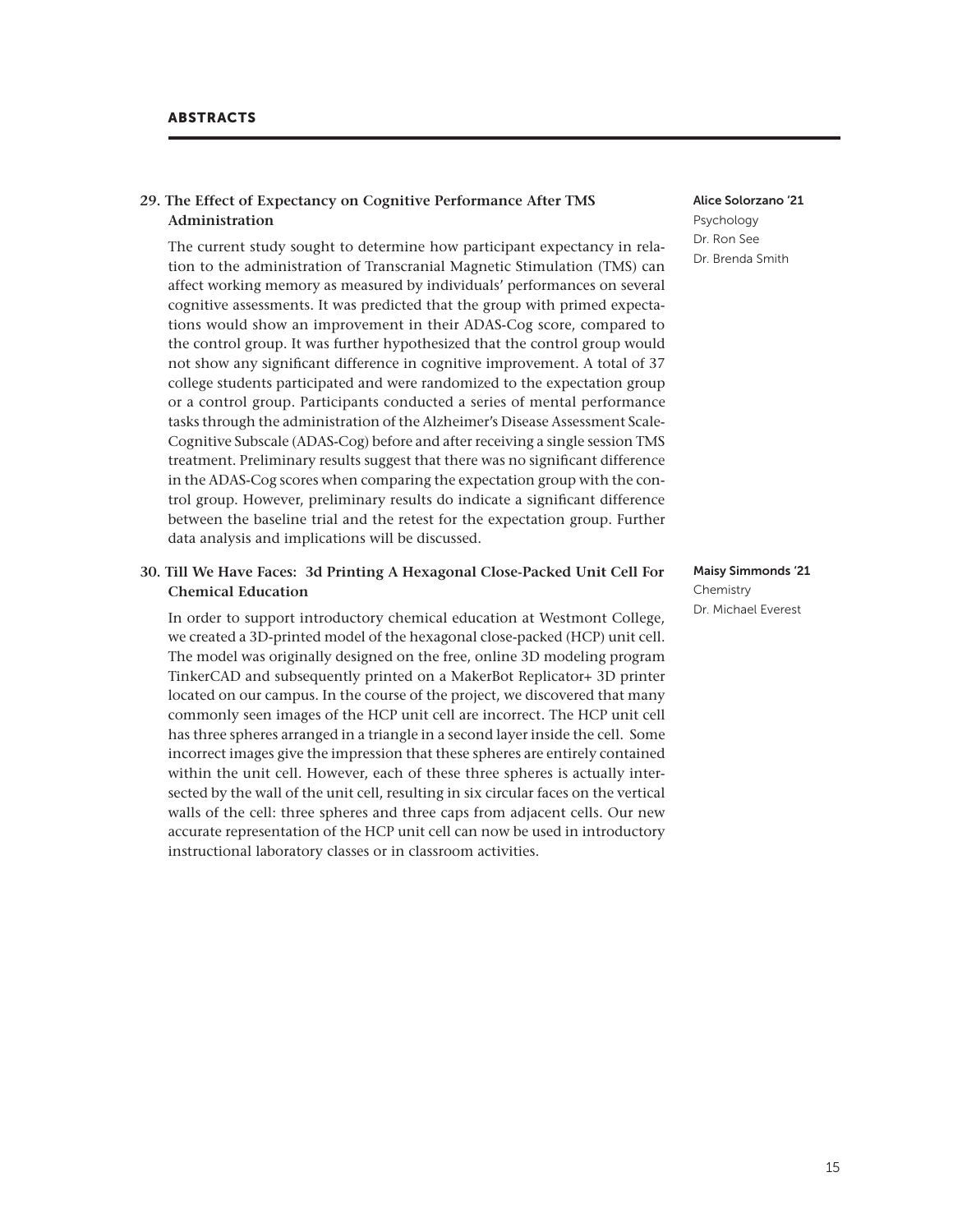# **31. Stability Analysis of Postural Control In Moderate-To-Severe Cerebral Palsy Using The Nyquist Criterion**

Through measuring subjects' stabilizing response to sitting on an unstable surface, we can use feedback control systems to create models of their body's stabilization system. Children with severe cases of cerebral palsy (GMFCS IV and V) are often considered unable to significantly improve their stability control, and are thus not given physical therapy. However, even a small improvement here can be a significant quality of life improvement. In order to tell if subjects are improving their torso control, we need to be able to describe and compare their relative stability system before and after treatment. My goal was to explore various methods of measuring stability of these feedback loop systems. I first tried plotting various parameters against each other to determine ranges of stability, but this proved inconsistent. However, using the complex analysis and the Nyquist Criterion, I was able to accurately plot and compare their stability.

# **32. How Gums and Starches Affect the Solubility of Calcium In Plant-Based Food Products**

In today's food industry, gums are commonly added to products to serve as binding and thickening agents as well as emulsifiers. For example, naturally occurring gums such as guar, locust bean, xanthan, gellan, tara, and acacia—all of which are polysaccharides—have all been used as food additives. Calcium is a dietary mineral supplement commonly added to plant-based foods for an additional source of this important nutrient. Starches derived from potatoes and peas are also important food additives. All of these food additives (gums, calcium, and starches) will possibly interact in complicated ways. In the present study, we investigated the effects of various gums, either in the presence or absence of starch, on the solubility of dicalcium phosphate, CaHPO4. Calcium phosphate was agitated in water containing a variety of gums and starches, and the supernatant was collected and filtered. The solubility of calcium in each sample was determined with flame atomic absorbance spectrophotometry.

#### **33. Variations on A Theme of Birdsong: A Novel**

For English capstone, I have revised the opening chapters of a YA fantasy novel exploring themes of friendship, illness, and environmental consequences. For resources, I have primarily drawn on books about writing and editing, articles and videos on bird behavior, and mentor and peer feedback. While my revisions have ranged from adjusting plotlines to editing word choice, I have focused mainly on streamlining scenes, writing lively dialogue, and incorporating key details about setting and character. This semester has been an investigation into what makes the first chapters of a novel effective and compelling.

Novel summary: *When magical birds are hunted down for their healing powers, their absence plunges an entire island into a terrible epidemic, and an unlikely group must embark on a journey to bring the birds back.* 

Joe Lorentsen '21 Kinesiology Dr. Adam Goodworth Mathematics Dr. Russell Howell

Morgan Alloway '22 Leila Parker '21 Chemistry Dr. Michael Everest

Laura Joy Phillips '21 English Dr. Paul Willis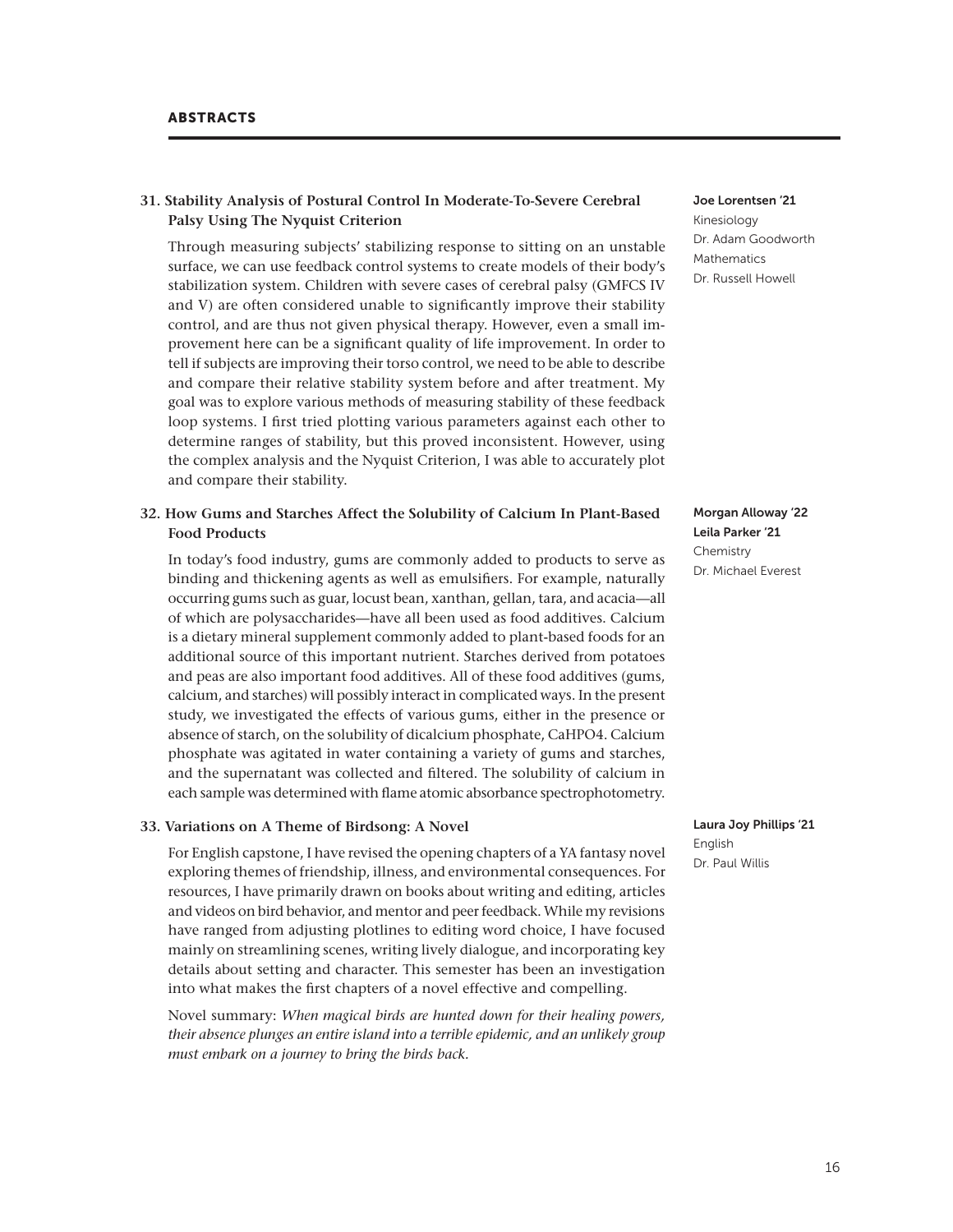### **34. Effects of Oak Number and Distance On Acorn Woodpecker Social Behavior and Reproduction**

Human development is transforming natural environments, resulting in new challenges animals must face such as habitat loss and changes in resource availability. While some species have failed to adapt to the rapidly changing environment, others have found ways to thrive in urban locations. We tested for effects of resource availability on group size and reproduction of cooperatively-breeding acorn woodpeckers (Melanerpes formicivorus) in urban areas. We estimated the proximity of acorns, one of their primary food resources, by counting the number of mature (>25-75cm dbh) and old growth (>75cm dbh) California live oaks (Quercus agrifolia) within a 150 meter radius of woodpecker acorn-storage granaries. We predicted that granaries with longer flight distance to oaks would result in smaller group size and fewer fledglings. Our preliminary data suggests there was a significant positive relationship between number of fledglings and number of old growth trees, but no relationship between group size and oak number or distance.

#### **35. Why Pyramids Become Triangles**

Ammonia's molecular geometry is known to be trigonal pyramidal, however, the molecule shifts to a trigonal planar geometry when a single electron is removed from its lone pair. That is, ammonia (NH $_{\rm 3}$ ) is a pyramid but the radical cation  $({\cdot}NH_{3}^{\ast})$  is a flat triangle. A similar geometric difference exists between tetrahedral methane (CH<sub>4</sub>) and trigonal planar methyl radical (·CH<sub>3</sub>). In every case, the geometry that each molecule assumes is the geometry for which the total energy is minimized. However, the underlying reasons why there are such significant differences in the geometries of such similar molecules is not obvious. To investigate possible reasons, *ob initio* computational methods were employed to determine the energy of NH<sub>3</sub>,  $\cdot$ NH<sub>3</sub><sup>+</sup>, CH<sub>3</sub><sup>-</sup>, and  $\cdot$ CH<sub>3</sub> as a function of geometry. The geometric dependence of the energy of each occupied orbital elucidates the reasons for the conformational changes.

Isabelle Hugoniot '23 Alexander Rurik '23 Biology Dr. Amanda Sparkman

Jason Joseph '21 Renn Duncan '21 Chemistry Dr. Michael Everest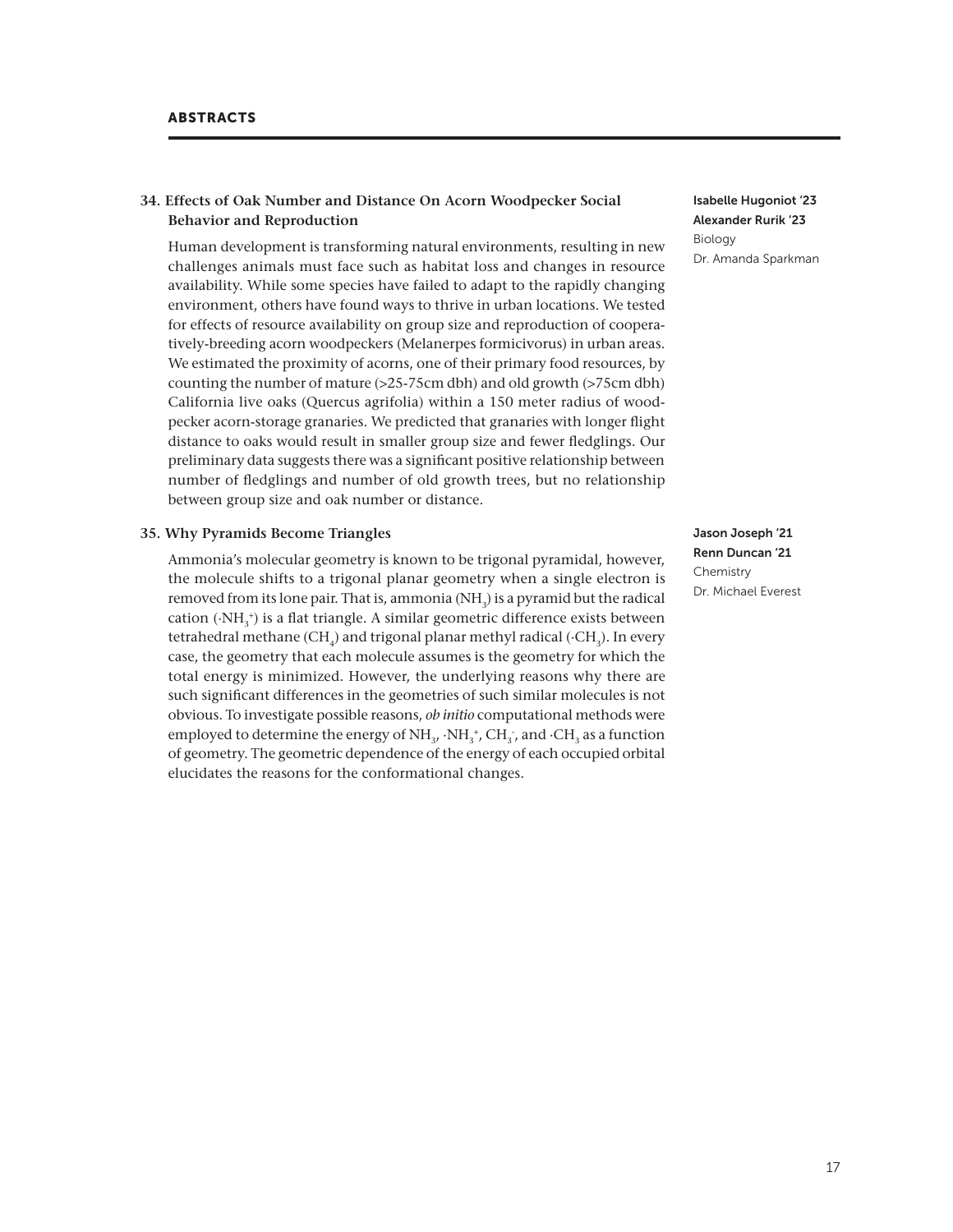# **36. How Likely Are Students to Know and Care About Health Disparities in the 10/90 Gap?**

Global health research has a key role as a catalyst in the expansion of education, treatment, and prevention of the diseases that infect the global community. Experts within this field often refer to the 10/90 gap, an initiative aimed at increasing research for both infectious and non-communicable diseases as well as the development of effective treatments as having a key role to play in furthering equity in health care. Despite this important initiative, few students of medicine and health learn about this inequality in research and development (R&D) within their educational experience. Education and awareness building among the next generation of medical providers, technology and pharmaceutical innovators, and health researchers remains an important aspect of meeting the goals of global health equity. This study explores the awareness of pre-health students of global health disparities. The results of this study indicate a great probability that education and service project involvement have a key role in determining a student's knowledge of health disparities, specifically those within the 10/90 gap.

# **37. "Little Miss Ambassador:" Depictions Of Girlhood, Citizen Diplomacy, And The Late Cold War In The Work, Life, And Death Of Samantha Smith**

In July 1983, an 11-year-old girl from Manchester, Maine, Samantha Smith, became the "most famous child in the world" as she toured the Soviet Union as a citizen diplomat. Smith had written a letter to the president of the Soviet Union, Yuri Andropov, voicing her concerns about the possibility of nuclear war. To everyone's surprised, Andropov responded to Smith, an ordinary 5thgrader with no diplomatic ties whatsoever, inviting her to come visit the Soviet Union as a gesture of goodwill. Her whirlwind trip around the soviet union garnered substantial media attention, but was largely forgotten in the decades since and treated like an insignificant fluke by most cold war historians. This research seeks to use newspaper articles. Television coverage, and congressional documents to explore the dominant narratives that emerged in the media around smith's trip and subsequent life and work, demonstrating that through the media narratives espoused about her, smith offered a rhetorical alternative to "peace" through grassroots diplomacy and citizen activism to 1980s America, contributing to the influx of citizen diplomacy in the mid 1980s and directly helping end the cold war.

Brook Gauthier '21 Global Studies Dr. Cynthia Toms

Anastasia Heaton '21 History Dr. Rachel Winslow